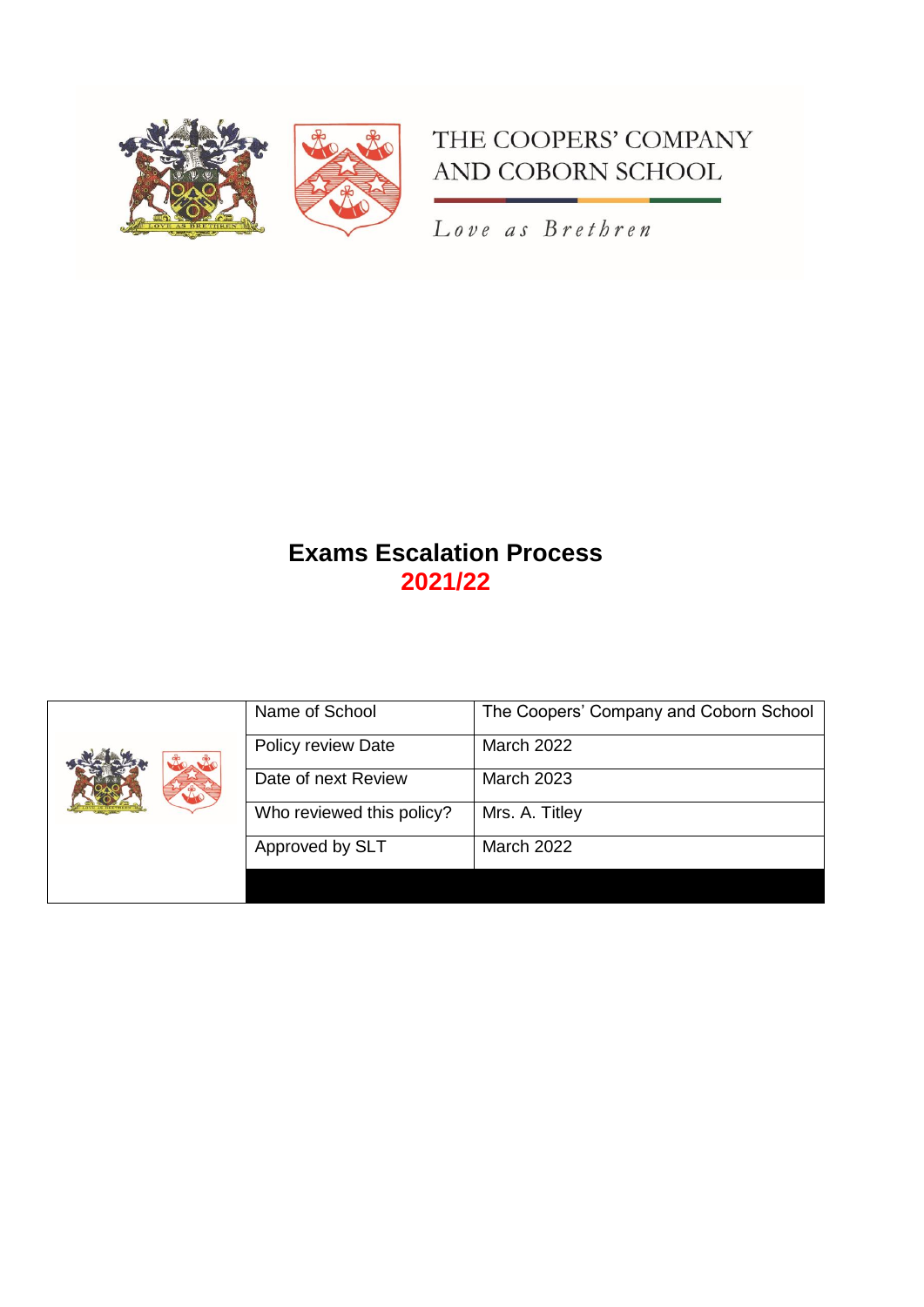

# **Contents**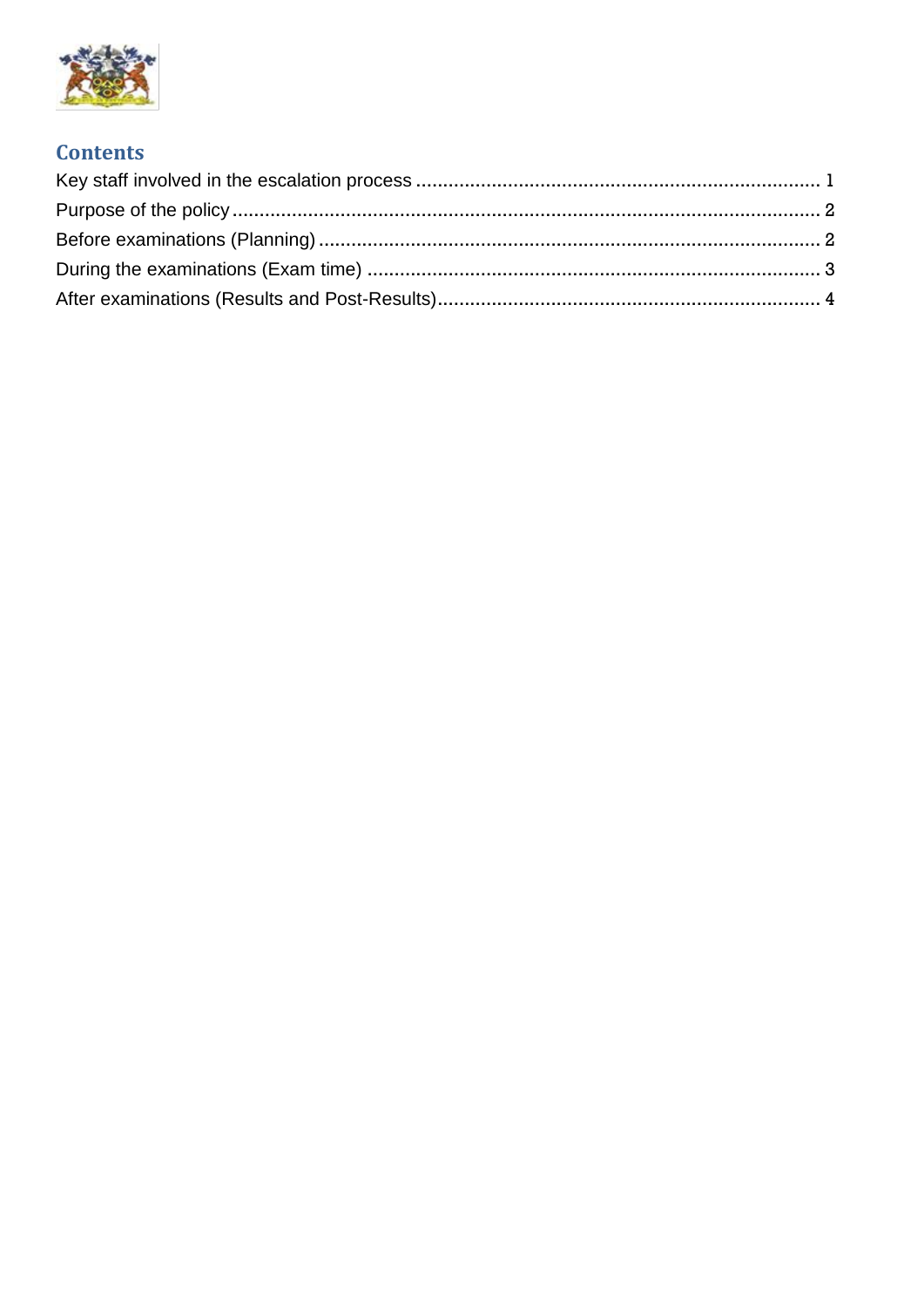

# <span id="page-2-0"></span>**Key staff involved in the escalation process**

| <b>Role</b>                                                          | Name(s)                                        |
|----------------------------------------------------------------------|------------------------------------------------|
| Head of centre                                                       | Ms. S. Hay                                     |
| <b>Examinations and Data Manager line</b><br>manager (Senior Leader) | Mr. M. Duncan                                  |
| Exams team                                                           | Mrs. A. Titley - Examinations and Data Manager |
|                                                                      | Mrs. L. Butler - Deputy Exams Officer          |
| <b>SENCo</b>                                                         | Mrs. R. Carron                                 |
| <b>SENCo Assistant</b>                                               | Mrs. V. Bradley                                |
| SLT member(s)                                                        | Mr. R. Bell                                    |
|                                                                      | Mr. M. Duncan                                  |
|                                                                      | Mrs. J. Harris                                 |
|                                                                      | <b>Mrs R. Carron</b>                           |
|                                                                      | Mr. J. Dudley-Hart                             |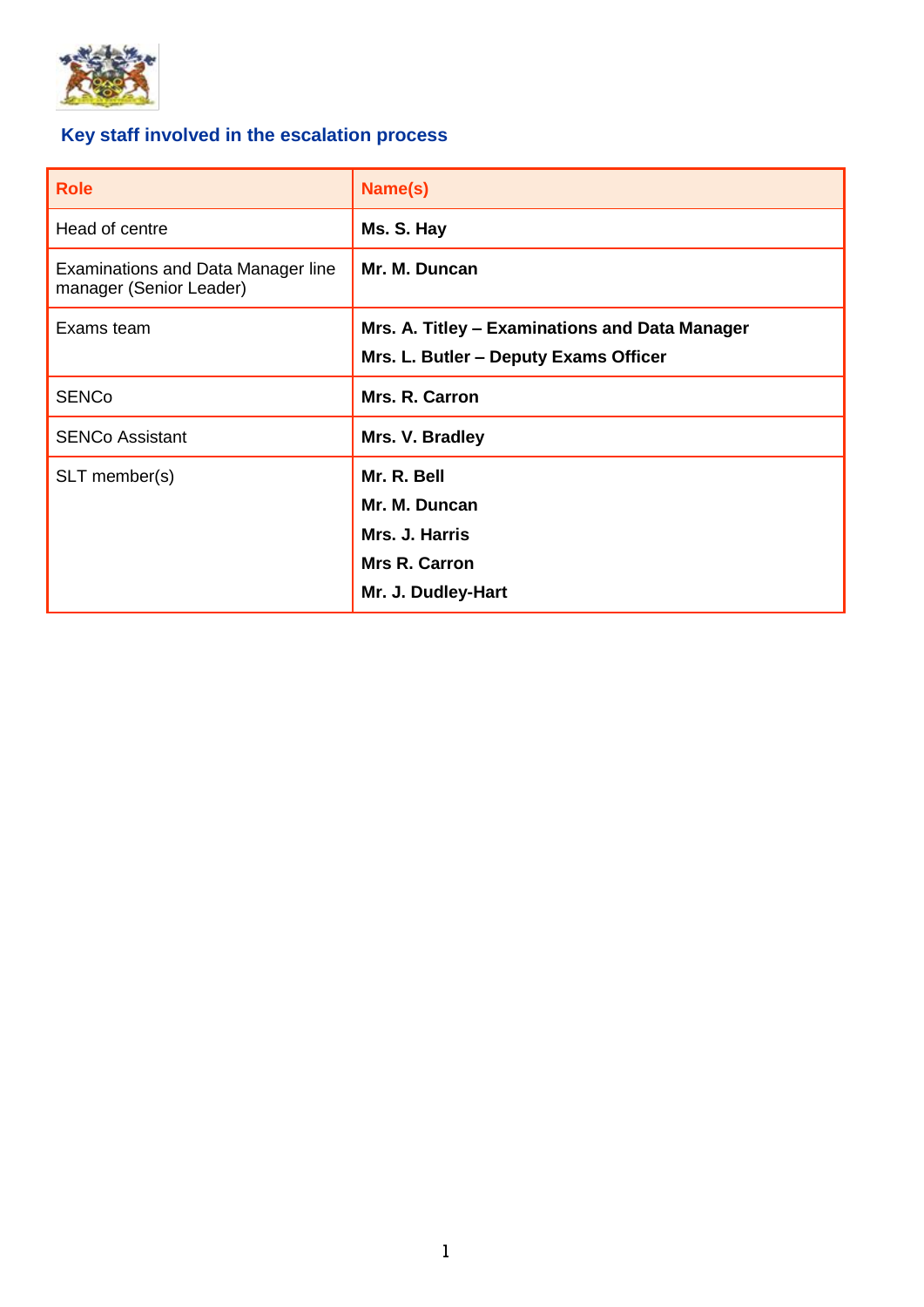

## <span id="page-3-0"></span>**Purpose of the policy**

To confirm the main duties and responsibilities to be escalated should the head of centre, or a member of the senior leadership team with oversight of examination administration, be absent.

### <span id="page-3-1"></span>**Before examinations (Planning)**

In the event of the absence of the Head of Centre (Ms. S. Hay) or the member of senior leadership with oversight of examination administration (Mr. M. Duncan), responsibility for implementing JCQ regulations and requirements relating to activity prior to examinations will be escalated to the Examinations and Data Manager (Mrs. A. Titley).

To further support understanding of the regulations and requirements, the following JCQ publications will be referenced:

- [General Regulations for Approved Centres](https://www.jcq.org.uk/wp-content/uploads/2022/01/Gen_regs_approved_centres_21-22_FINAL.pdf)
- [Instructions for conducting examinations](https://www.jcq.org.uk/wp-content/uploads/2022/01/ICE_21-22_FINAL.pdf)
- [Access Arrangements and Reasonable Adjustments](https://www.jcq.org.uk/wp-content/uploads/2021/11/AA_regs_21-22_FINAL.pdf)
- [Instructions for conducting coursework](https://www.jcq.org.uk/wp-content/uploads/2021/06/Coursework_ICC_21-22_v5.pdf)
- [Instructions for conducting non-examination assessments](https://www.jcq.org.uk/wp-content/uploads/2022/01/Instructions_NEA_21-22_FINAL.pdf)
- [Suspected Malpractice –](https://www.jcq.org.uk/wp-content/uploads/2021/09/Malpractice_21-22_FINAL.pdf) Policies and Procedures
- [A guide to the special consideration process](https://www.jcq.org.uk/wp-content/uploads/2022/04/A-guide-to-the-special-consideration-process-202122-%E2%80%93-General-and-Vocational-qualifications-Updated-8-April-2022_FINAL.pdf)

#### **Main duties and responsibilities relate to:**

- Centre status
- **Confidentiality**
- Communication
- Recruitment, selection and training of staff
- Internal governance arrangements
- Delivery of qualifications
- Public liability
- Conflicts of interest
- Controlled assessments, coursework and non-examination assessments
- Security of assessment materials
- National Centre Number Register
- Centre inspections
	- Additional JCQ publication for reference:
	- ▶ Centre Inspection Service Changes
- **Policies** 
	- Specific JCQ publications for reference:
	- ▶ General Regulations for Approved Centres (section 5)
	- Instructions for conducting examinations (section  $25$ )
	- Access Arrangements and Reasonable Adjustments (section 5)
	- Personal data, freedom of information and copyright
	- Additional JCQ publication for reference:
		- $\blacktriangleright$  [Information for candidates –](https://www.jcq.org.uk/wp-content/uploads/2021/09/Information-for-candidates-Privacy-Notice_21-22.pdf) Privacy Notice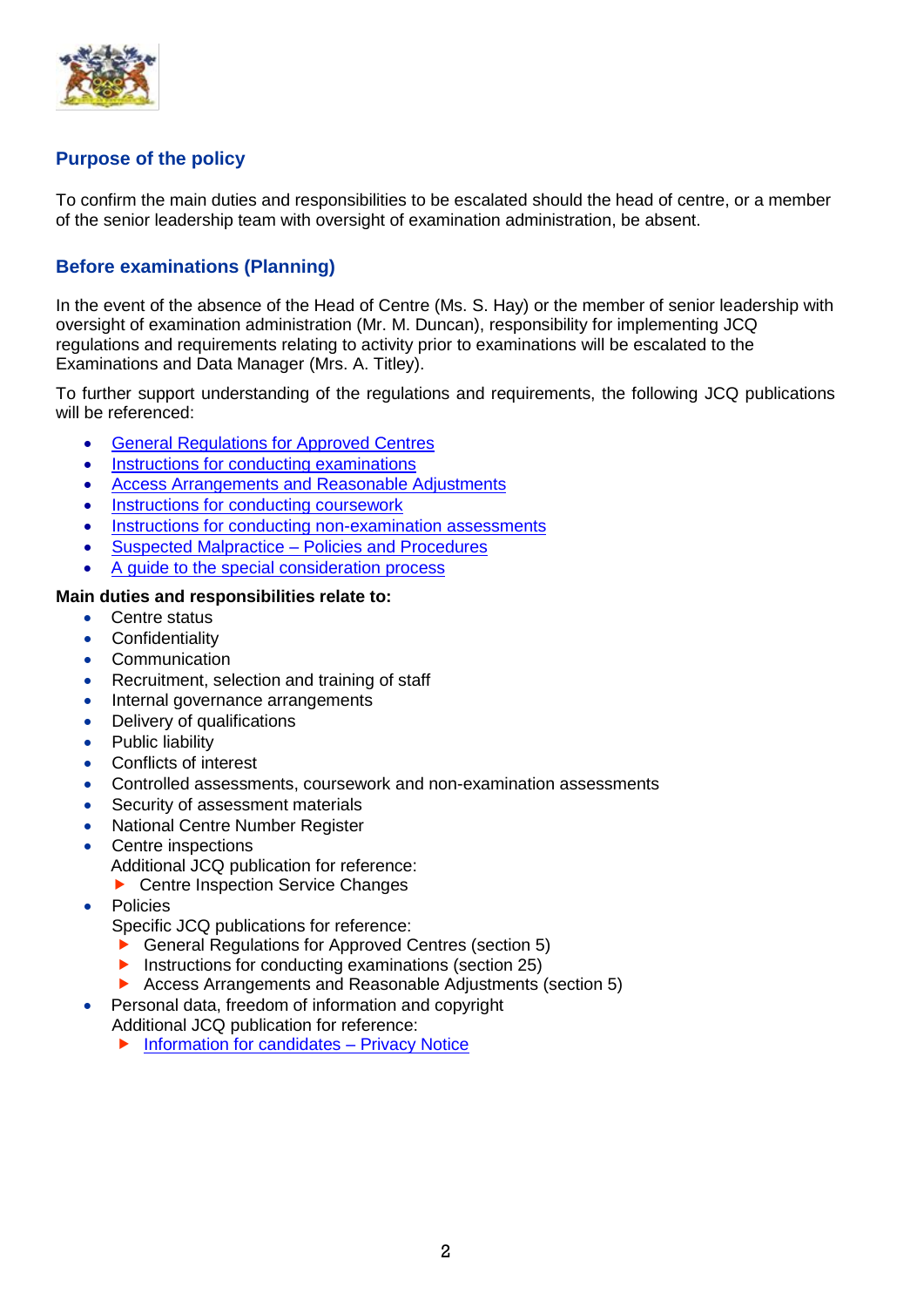

#### **Before examinations (Entries and Pre-exams)**

In the event of the absence of the Head of Centre (Ms. S. Hay) or the member of senior leadership with oversight of examination administration (Mr. M. Duncan), responsibility for implementing JCQ regulations and requirements relating to activity prior to the examinations will be escalated to the Examinations and Data Manager (Mrs. A. Titley) whose work will be overseen by the Deputy Head Teacher (Mr. R. Bell).

To further support the understanding of the regulations and requirements, sections of relevant JCQ publications will be specifically referenced including:

- [General Regulations for Approved Centres \(section 5\)](https://www.jcq.org.uk/wp-content/uploads/2022/01/Gen_regs_approved_centres_21-22_FINAL.pdf)
- [Instructions for conducting examinations \(sections 1-15\)](https://www.jcq.org.uk/wp-content/uploads/2022/01/ICE_21-22_FINAL.pdf)
- [Access Arrangements and Reasonable Adjustments \(sections 6-8\)](https://www.jcq.org.uk/wp-content/uploads/2021/07/AA_regs_21-22.pdf)

#### **Main duties and responsibilities relate to:**

- Access arrangements and reasonable adjustments which will be done in conjunction with the SENCo (Mrs. R. Carron)
- **Entries** 
	- Additional JCQ publications for reference:
	- Key dates in the examination cycle
	- ▶ Guidance Notes for Transferred Candidates
	- Alternative Site quidance notes
	- ▶ Guidance notes for overnight supervision of candidates with a timetable variation
- Centre assessed work
	- Additional JCQ publication for reference:
	- Guidance Notes Centre Consortium Arrangements
- Examination room posters
- Candidate information
	- Additional JCQ publications for reference:
	- $\blacktriangleright$  Information for candidates documents

## <span id="page-4-0"></span>**During the examinations (Exam time)**

In the event of the absence of the Head of Centre or the member of senior leadership with oversight of examination administration, responsibility for implementing JCQ regulations and requirements relating to during exam time will be escalated to Mrs. A. Titley – Examinations and Data Manager who will be overseen by the Deputy Head Teacher (Mr. R. Bell).

To support understanding of the regulations and requirements, sections of relevant JCQ publications will be specifically referenced including:

- [General Regulations for Approved Centres \(sections 3, 5\)](https://www.jcq.org.uk/wp-content/uploads/2022/01/Gen_regs_approved_centres_21-22_FINAL.pdf)
- [Instructions for conducting examinations \(sections 16-30\)](https://www.jcq.org.uk/wp-content/uploads/2022/01/ICE_21-22_FINAL.pdf)
- [Access Arrangements and Reasonable Adjustments \(section 8\)](https://www.jcq.org.uk/wp-content/uploads/2021/07/AA_regs_21-22.pdf)
- [A guide to the special consideration process \(sections 2-7\)](https://www.jcq.org.uk/wp-content/uploads/2021/06/Guide_to_spec_con_process_2122.pdf)

#### **Main duties and responsibilities relate to:**

- Conducting examinations and assessments Additional JCQ publication for reference:
	- ▶ Guidance Notes Very Late Arrival
- **Malpractice**
- Retention of candidates' work